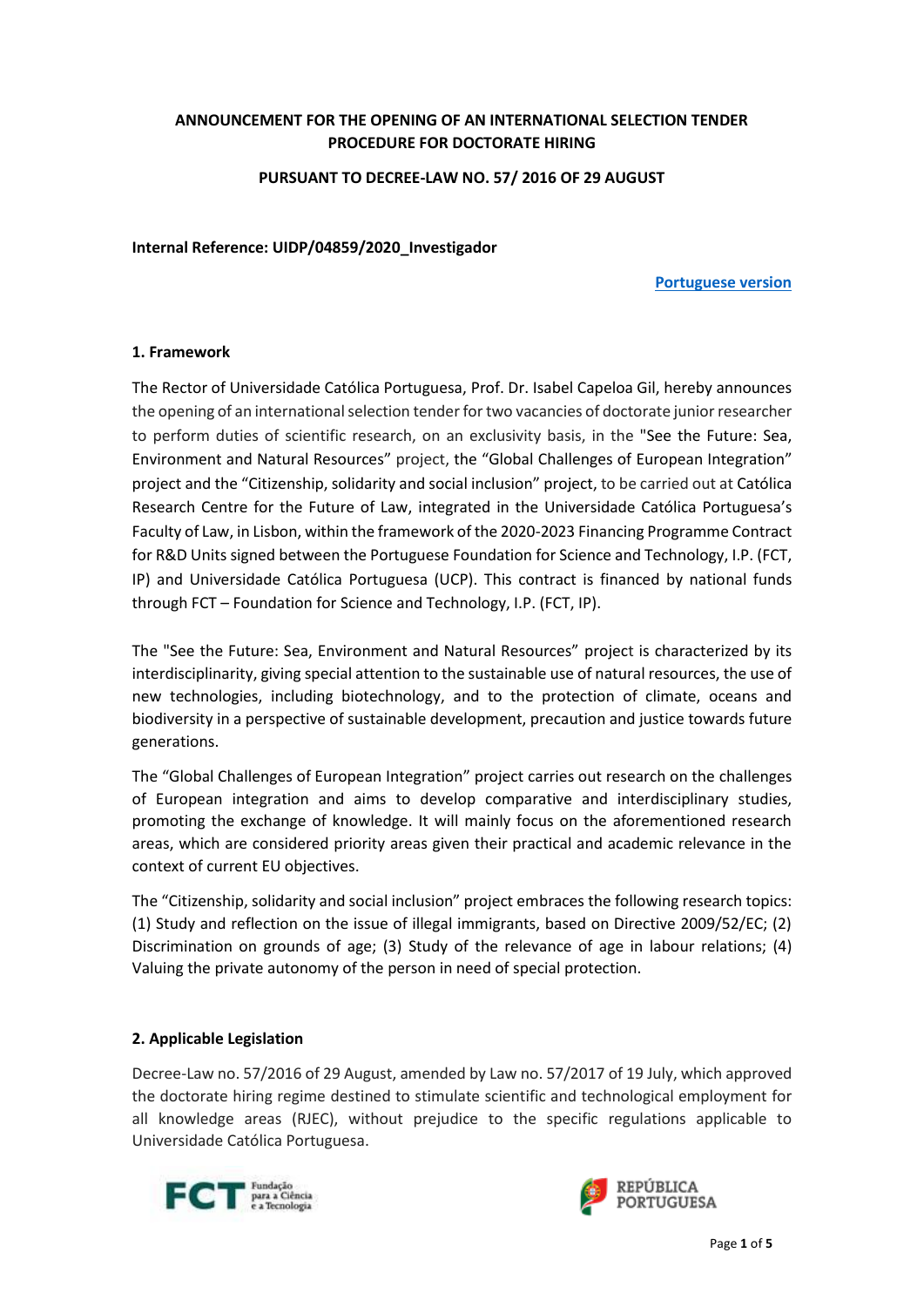#### **3. Workplace**

The workplace is located at the Porto and Lisbon campuses of Universidade Católica Portuguesa.

#### **4. Remuneration**

Gross monthly remuneration to be paid is 2 153,94 euros, plus meal, vacation, and Christmas allowances.

#### **5. Admission Requirements**

Any national, foreign, and stateless candidate(s) who hold a doctorate degree in Law and a scientific and professional curriculum whose profile is suited for the activities to be performed can submit their applications. Additional requirements:

- a) Scientific production in peer-reviewed indexed journals;
- b) Proficiency in written and spoken English.

In the event the doctorate was awarded by a foreign higher education institution, said degree must comply with the provisions of Portuguese law on the recognition of foreign degrees. For those purposes, the requirements described in **point no. 11** of this notice must be considered.

#### **6. Selection Process**

Pursuant to article 5 RJEC, selection is to be made based upon candidates' scientific and curricular career evaluation.

### **7. Evaluation Criteria**

Assessment criteria: Scientific production and its relevance, participation in scientific projects and congresses, student supervision, scientific dissemination actions, transfer of knowledge, other relevant activities and experiences. The evaluation process includes an interview with the candidates.

Candidates' final classification shall be given on a scale of 0 to 100. The selected candidate will have to obtain a final classification equal to or greater than 80 values (out of 100 values). The value is calculated as follows, always taking into account that, for each item, only the activity relevant to the scientific field of the present tender will be considered:

### **7.1 Scientific and curricular background (SC)**

- a) Scientific and technological production: **80%**;
- b) Applied or practice-based research activities: **5%**;
- c) Knowledge extension and dissemination activities: **5%**;



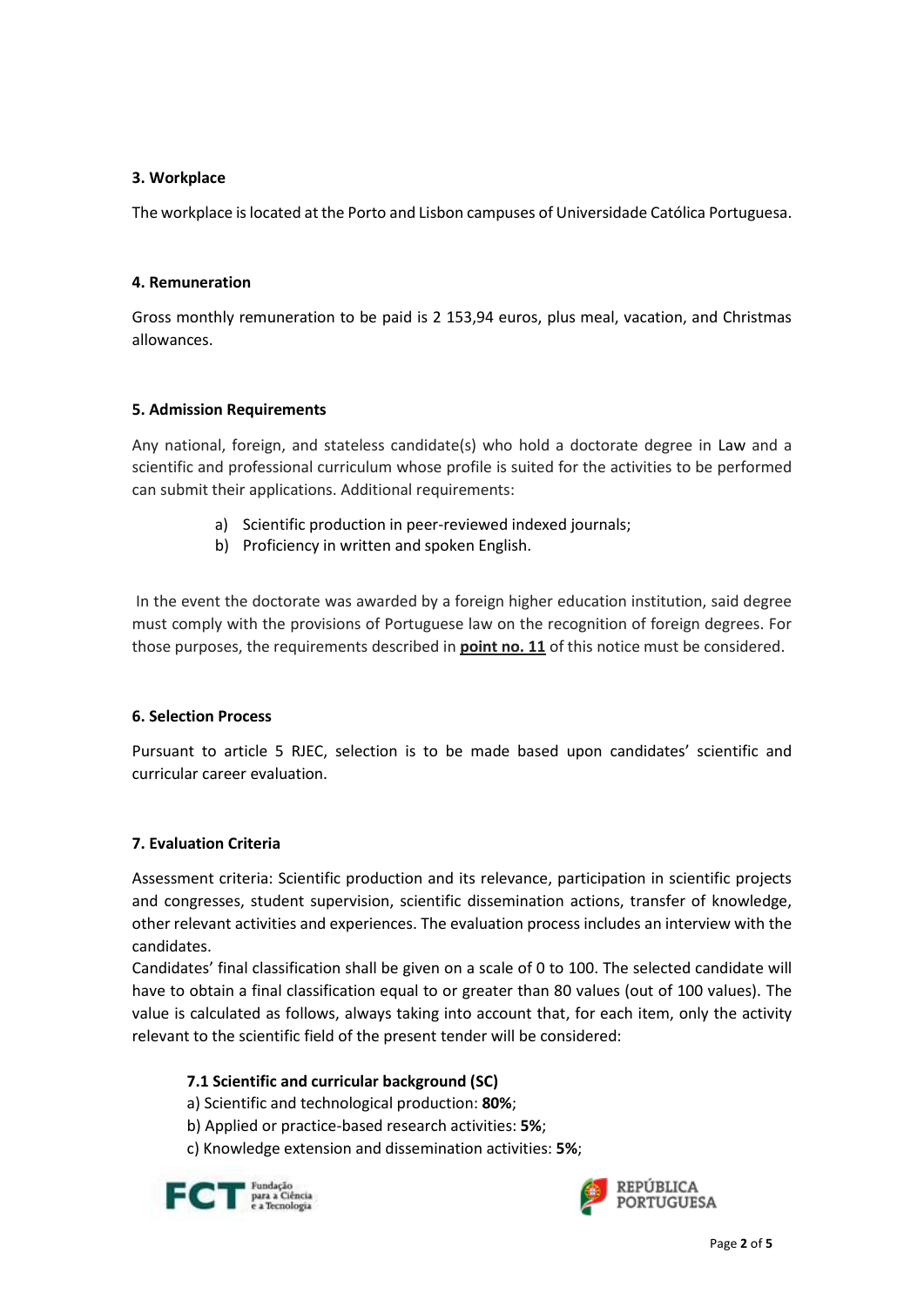## d) English proficiency level: **10%**;

The candidates who rank in the first three positions will be interviewed (I) in order to clarify aspects related to the results of their research. Applicants will be asked to make a 10-minute PowerPoint presentation in which they demonstrate the contributions to this parameter. Applicants who are interviewed will be given a new classification, in addition to the initial one, based on the following formula:

## **Final classification = 90% SC+ 10% I**

# **8. Tender Selection Panel**

Pursuant to article 13 RJEC, the tender selection panel shall be formed by:

The President of the Jury: Professor Sofia Oliveira Pais; Other members: Professor Maria da Conceição Cunha; Professor Elsa Vaz de Sequeira.

### **9. Deliberation**

The panel shall deliberate by means of roll-call vote justified under the adopted and disclosed selection criteria, no abstentions allowed. Minutes of panel meetings shall be drafted and shall include a summary of all occurrences of said meeting, as well as of all votes cast by the members and respective reasoning. After application of the selection criteria, the panel shall prepare a sorted list of approved candidates and respective classification. The panel's final decision shall be approved by the Rector, who shall also approve the hiring of the selected candidates. The ranked list of approved candidates will be displayed at the facilities of Universidade Católica Portuguesa in Lisbon and Porto, located at Palma de Cima and Rua de Diogo Botelho, 1327, respectively, and will be announced on the following webpage: [https://fd.lisboa.ucp.pt/faculty](https://fd.lisboa.ucp.pt/faculty-knowledge/catolica-research-centre-future-law/centre)[knowledge/catolica-research-centre-future-law/centre](https://fd.lisboa.ucp.pt/faculty-knowledge/catolica-research-centre-future-law/centre) . Candidates will be notified by email once this list is made available.

### **10. Preliminary Hearing and Final Decision Deadline**

After being notified, all candidates have 10 working days to respond. The panel´s final decisions are pronounced within the next 5 working days after the 10 workday response period.

### **11. Application Formalization**

Applications should be sent by email to[: inicolescu@ucp.pt.](mailto:inicolescu@ucp.pt) Applications are to be submitted in English.

Applications shall include the following documents:

a) Curriculum vitae, highlighting the scientific and curricular course of the last five years considered most relevant by the candidate;

b) Bachelor and PhD Certificate in the field of Law with date of admission to the degree; c) Publications (PDF format).



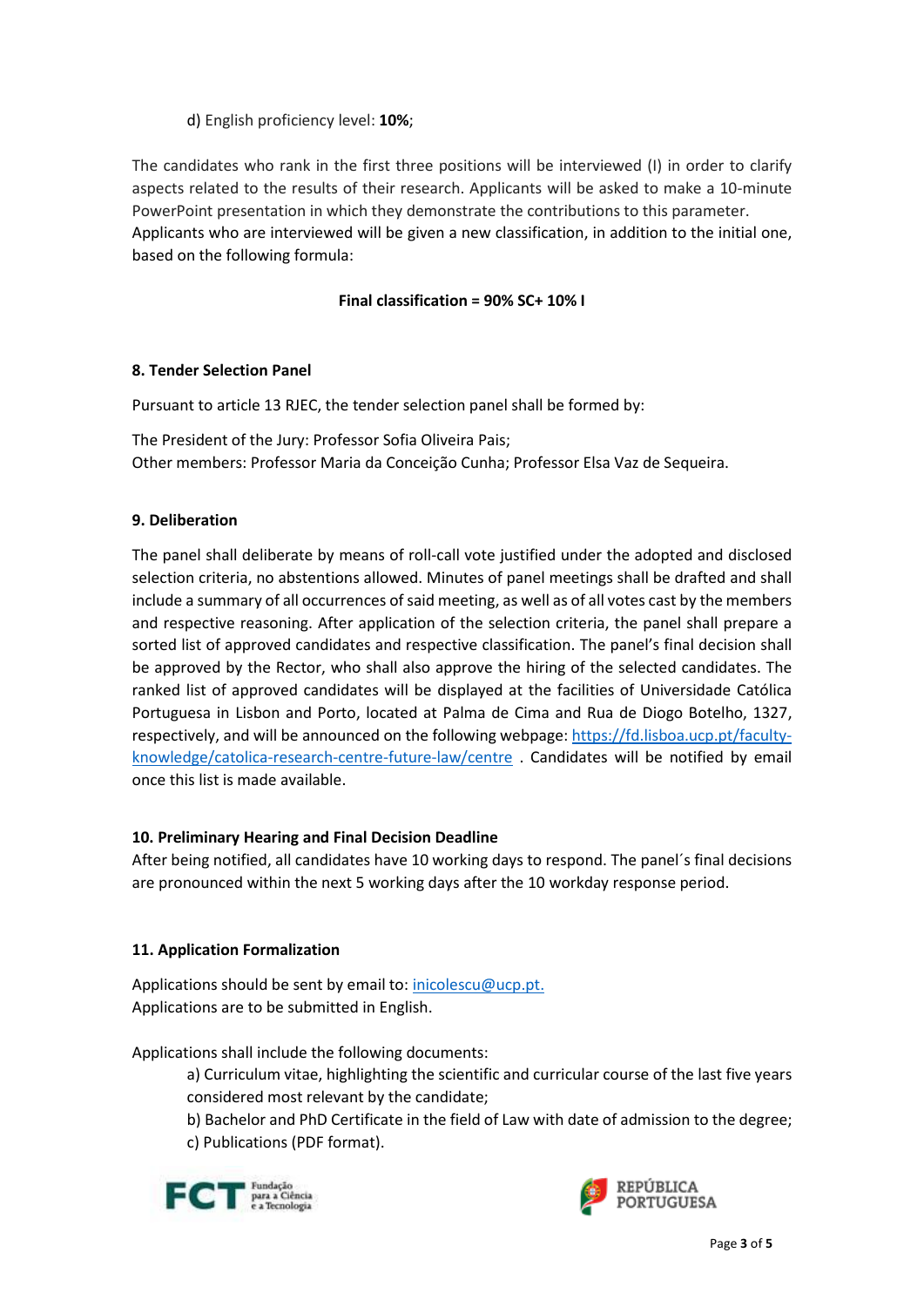If the Doctoral Degree has been awarded by a non-Portuguese higher education institution, it must comply with the provisions of the Portuguese legislation on the recognition of foreign degrees, regulated by Decree-Law no.  $66/2018$  of August  $16<sup>th</sup>$ . The signature of the contract is conditional on the presentation of the formal document.

Applicants are advised to check the website of the Directorate-General for Higher Education (DGES) for further information: [https://www.dges.gov.pt/en/pagina/degree-and-diploma](https://www.dges.gov.pt/en/pagina/degree-and-diploma-recognition)[recognition.](https://www.dges.gov.pt/en/pagina/degree-and-diploma-recognition)

### **12. Application Deadline**

Candidates may submit their applications, in the terms mentioned in the previous point, from 14March 2022 to 28 March 2022 (until 5 pm Lisbon time).

Candidates who do not comply with the application's prerequisites or who fail to prove the requirements imposed by this tender are excluded from admission. In case of doubts, the panel is entitled to request that candidates present further documentation supporting their statements. Failure to submit requested clarifications, information or documents within 5 working days determines the withdrawal of the application.

False statements provided by the candidates are punishable by law.

#### **13. Privacy Policy**

Universidade Católica Portuguesa is the controller responsible for the processing of Personal Data in accordance with Regulation (EU) 2016/679 – General Regulation on Data Protection. The personal data submitted within the scope of this tender procedure are processed within the framework of said tender procedure only, and will be treated by Universidade Católica Portuguesa with the purpose of verifying candidates' fulfillment of the assumptions established in the applicable legislation for their contracting. Candidates' opposition to the processing of data will impede the acceptance of the application and, therefore, its analysis and evaluation. Candidates' personal data, if indispensable for the fulfilment of the obligations of Universidade

Católica Portuguesa, may be conveyed to third parties, namely to the Financing Entities identified in this announcement.

The data retention period shall correspond to the legally defined period of five years.

Data subjects are entitled to oppose to the collection and processing of data, have the right to verification, the right to rectification, the right to deletion, and the right to restriction of processing of the data collected. However, the exercise of such rights may be excluded when the personal data are used to protect public interests, namely in the detection and prevention of crimes or when subject to professional rules of confidentiality.

Data subjects have the right of access to and portability of the data.

Rights of personal data subjects[: https://www.ucp.pt/rights-data-subjects.](https://www.ucp.pt/rights-data-subjects)

For purposes of exercising the respective rights, please contact the University through the following e-mail address [compliance.rgpd@ucp.pt,](mailto:compliance.rgpd@ucp.pt) or by using the address found at the end of this announcement, through the means set out in "Contacts for clarification".